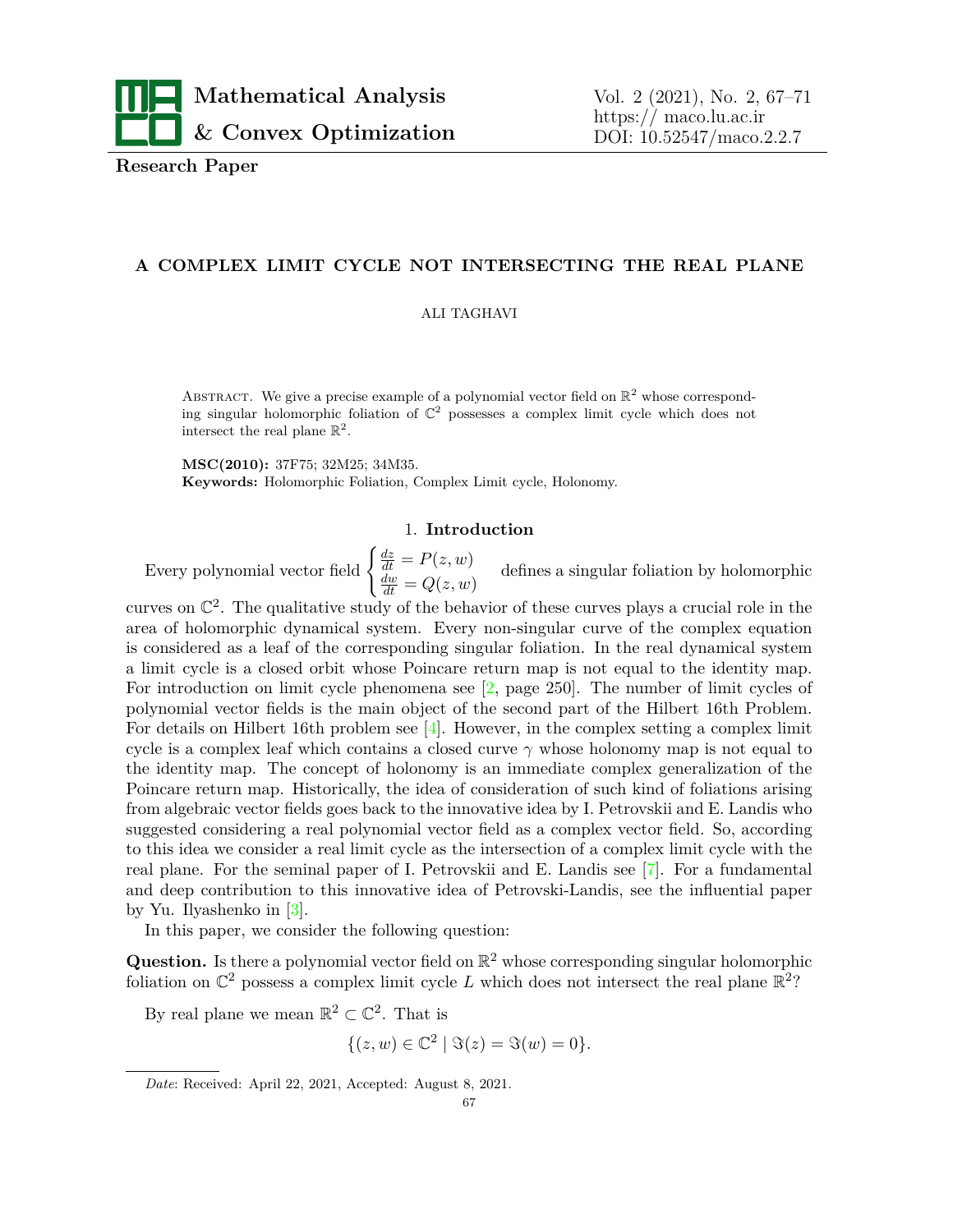## 68 A. TAGHAVI

A motivation for this question, is the following: Every real limit cycle is the intersection of a complex limit cycle with the real plane. But in the above question we somehow search for a precise example of an invisible limit cycle, namely a complex limit cycle which does not intersect the real plane.

We shall prove that the answer to the above question is affirmative as it is indicated in the following theorem. In this theorem by  $z'$ , w' we mean  $dz/dt, dw/dt$  respectively where  $t \in \mathbb{C}$ is a complex time-parameter.

### <span id="page-1-0"></span>2. Main Results

**Main Theorem.** The polynomial vector field

(2.1) 
$$
\begin{cases} z' = w + z(z^2 + w^2 + 1) \\ w' = -z + w(z^2 + w^2 + 1) \end{cases}
$$

has  $z^2 + w^2 + 1 = 0$  as a complex limit cycle which does not intersect the real plane  $\mathbb{R}^2$ .

## Preliminaries and Proofs

A *k* dimensional foliation of a complex manifold *M* is a decomposition of  $M = \bigcup L_{\alpha}$  where each  $L_{\alpha}$  is an immersed k dimensional holomorphic submanifold of M. Moreover for every  $p \in M$  there is a neighborhood *U* and a bioholomorphism  $\phi: U \to V \times W \subset \mathbb{C}^k \times \mathbb{C}^{n-k}$ , where *V* and *W* are open poly discs in  $\mathbb{C}^k$  and  $\mathbb{C}^{n-k}$  respectively. Moreover, the bioholomorphism  $\phi$ maps each connected component of  $L_{\alpha} \cap U$  to a plaque  $V \times \{c\}$  for a fixed  $c \in W$ . The triple  $(U, V \times W, \phi)$  is called a foliation chart. An important example of a holomorphic foliation of  $\mathbb{C}^2$  arises from a non vanishing holomorphic vector field. More precisely, to a vector field

(2.2) 
$$
P(z, w)\partial/\partial z + Q(z, w)\partial/\partial w
$$

on  $\mathbb{C}^2$  one associate a differential 1-form

(2.3) 
$$
\omega = -Q(z, w)dz + P(z, w)dw.
$$

Then leaves of the foliation defined by  $\omega = 0$  are the integral curve of the initial vector field. For more details on real and holomorphic foliations see [\[6\]](#page-4-4) and [[8](#page-4-5)].

Assume that *L* is a leaf of a holomorphic foliation. Let *γ* : [0*,* 1] *→ L* be a continuous curve in *L*. At points  $\gamma(0)$  and  $\gamma(1)$  we choose two  $n-k$  dimensional transversal sections  $S_0$  and *S*1, respectively. They are *n − k* dimensional complex local sections which are transversal to the leaf *L*. These transversal sections play the role of Poincare sections in the real dynamical system. Then holonomy map along  $\gamma$  is a holomorphic function  $h : S_0 \to S_1$  with the property that  $z \in S_0$  and  $h(z) \in S_1$  lie on the same leaf of the foliation. This concept is the complex analogy of the Poincare map in the real context. In the real case, we have a regular orbit *γ* with two transversal sections  $S_0$ ,  $S_1$ . Then the Poincare map is a well defined map from  $S_0$  to  $S_1$  which is naturally defined via the flow of the vector field. In the Holomorphic case we simulate the same situation but via foliation charts moving along  $\gamma$  since the flow has no a well behaved definition in the holomorphic case. For details on definition and geometric description of the holonomy map of a foliation see [[8\]](#page-4-5). For a leaf *L* of foliation, we fix a base point *p*. For every loop  $\gamma \subset L$  based at *p* one may consider the holonomy map  $h_{\gamma}$ . This gives an obvious group structure on the set  $\{h_{\gamma} \mid \gamma \in \pi_1(L, p)\}$ , where  $\pi_1(L, p)$  is the fundamental group of the leaf *L* associated to loops based at point *p*. This group is called the monodromy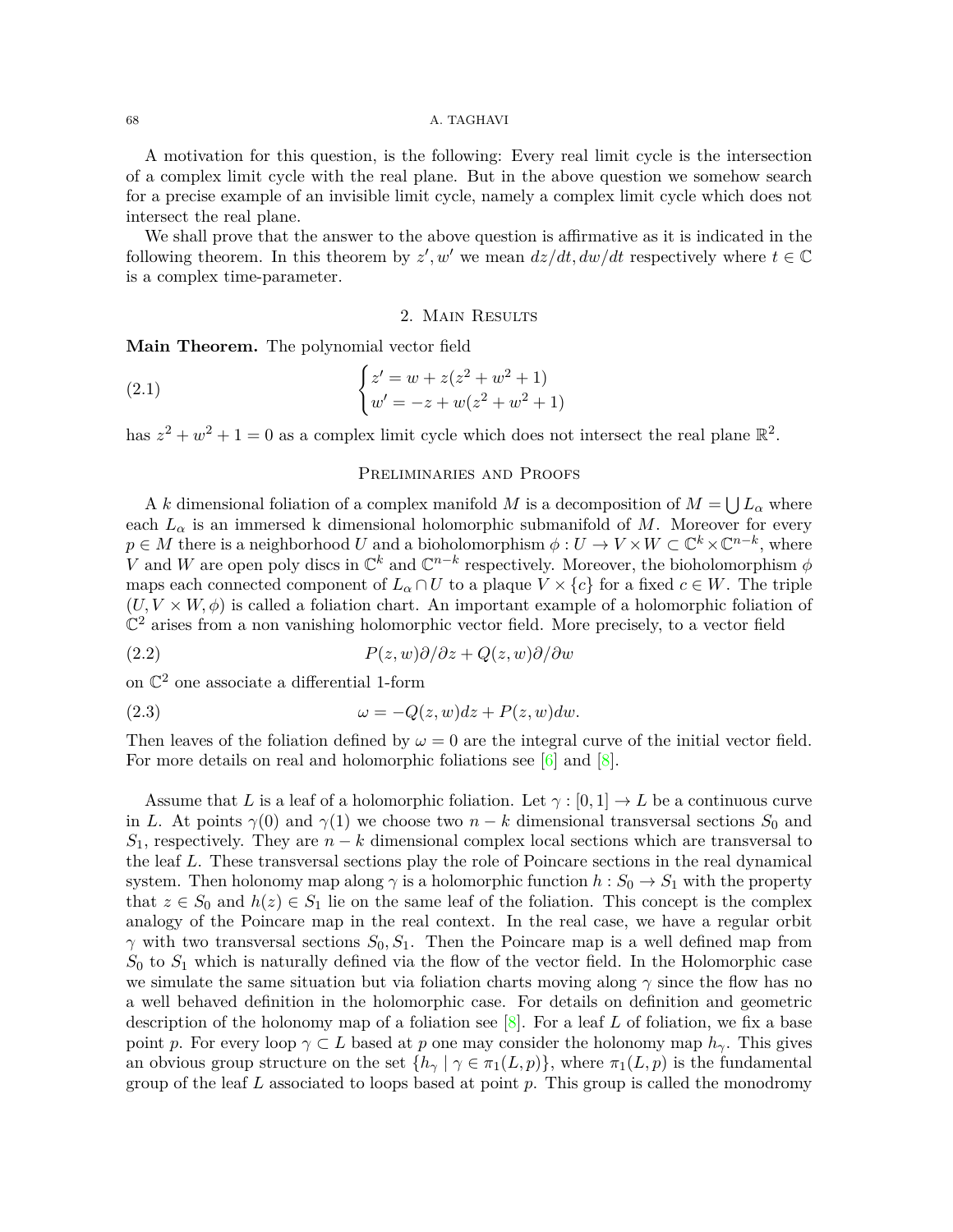### COMPLEX LIMIT CYCLE 69

group of *L*. We denote it by  $G(L)$ . So there is a natural group homomorphism from  $\pi_1(L)$ into  $G(L)$ . A complex limit cycle is a leaf L whose monodromy group  $G(L)$  is a non trivial group.

Every differential 1-form  $\omega = -Q(z, w)dz + P(z, w)dw$  defines a 1 dimensional singular holomorphic foliation of  $\mathbb{C}^2$ . The leaves of these foliations are the integral curves of

(2.4) 
$$
\begin{cases} z' = P(z, w) \\ w' = Q(z, w) \end{cases}
$$

A natural question is that in this special case that the foliation is given by a global differential 1-form, how can we compute the holonomy of a typical leaf *L* of the foliation along a closed curve  $\gamma$  lying in *L* The following beautiful theorem by Khanehdani-Suwa gives us a formula for the first variation of the holonomy map. Before we state the theorem Khanehdani-Suwa we give a very short introduction based on [[5,](#page-4-6) Khanehdani-Suwa]:

Suppose that the foliation is defined via equation

$$
\omega = -Q(z, w)dz + P(z, w)dw = 0.
$$

Assume that *L* is a leaf of the foliation and  $\gamma$  is an arbitrary closed curve on *L*. Then we can write

$$
d\omega = \alpha \wedge \omega,
$$

where  $\alpha$  is a multi-valued 1-form in a neighbourhood of  $\gamma$  and the restriction of  $\alpha$  to each leaf is single-valued. Assume that  $h_{\gamma}$  is the holonomy of *L* associated to  $\gamma$  defined in a neigbourhood of origin in C which models a local section transversal to the leaf. Then we have:

**Theorem[Khanehdani-Swua][\[5\]](#page-4-6).** The first variation of the holonomy is given by  $h'_{\gamma}(0) =$  $\exp \int_{\gamma} \alpha.$ 

The proof of our main theorem is based on usage of the above theorem:

**Proof of the Main Theorem.** First we show that the algebraic curve  $L: z^2 + w^2 + 1 = 0$ is an integral curve of the equation  $(2.1)$  $(2.1)$ . We compute the derivation  $z^2 + w^2 + 1$  along the vector field  $(2.1)$  $(2.1)$ :

$$
(z2 + w2 + 1)' = 2zz' + 2ww' =
$$

<span id="page-2-0"></span>
$$
2z(w + z(z2 + w2 + 1)) + 2w(-z + w(z2 + w2 + 1)) =
$$
  
(2z<sup>2</sup> + 2w<sup>2</sup>)(z<sup>2</sup> + w<sup>2</sup> + 1).

This obviously shows that the algebraic curve  $z^2 + w^2 + 1 = 0$  is an integral curve of equation [\(2.1](#page-1-0)). It is a non-singular solution which does not intersect the real plane  $\mathbb{R}^2 \subset \mathbb{C}^2$ . Now we prove that *L* is a complex limit cycle. To prove this we give a closed curve  $\gamma$  on *L* such that the holonomy map  $h_{\gamma}$  is different from the identity map. For a differential 1-form  $\omega = -Qdz + Pdw$  we have  $d\omega = \alpha \wedge \omega$ , where

(2.5) 
$$
\alpha = \left(\frac{P_z + Q_w}{P^2 + Q^2}\right)(Pdz + Qdw).
$$

We apply this formula to

(2.6) 
$$
\begin{cases} P(z,w) = w + z(z^2 + w^2 + 1) \\ Q(z,w) = -z + w(z^2 + w^2 + 1) \end{cases}
$$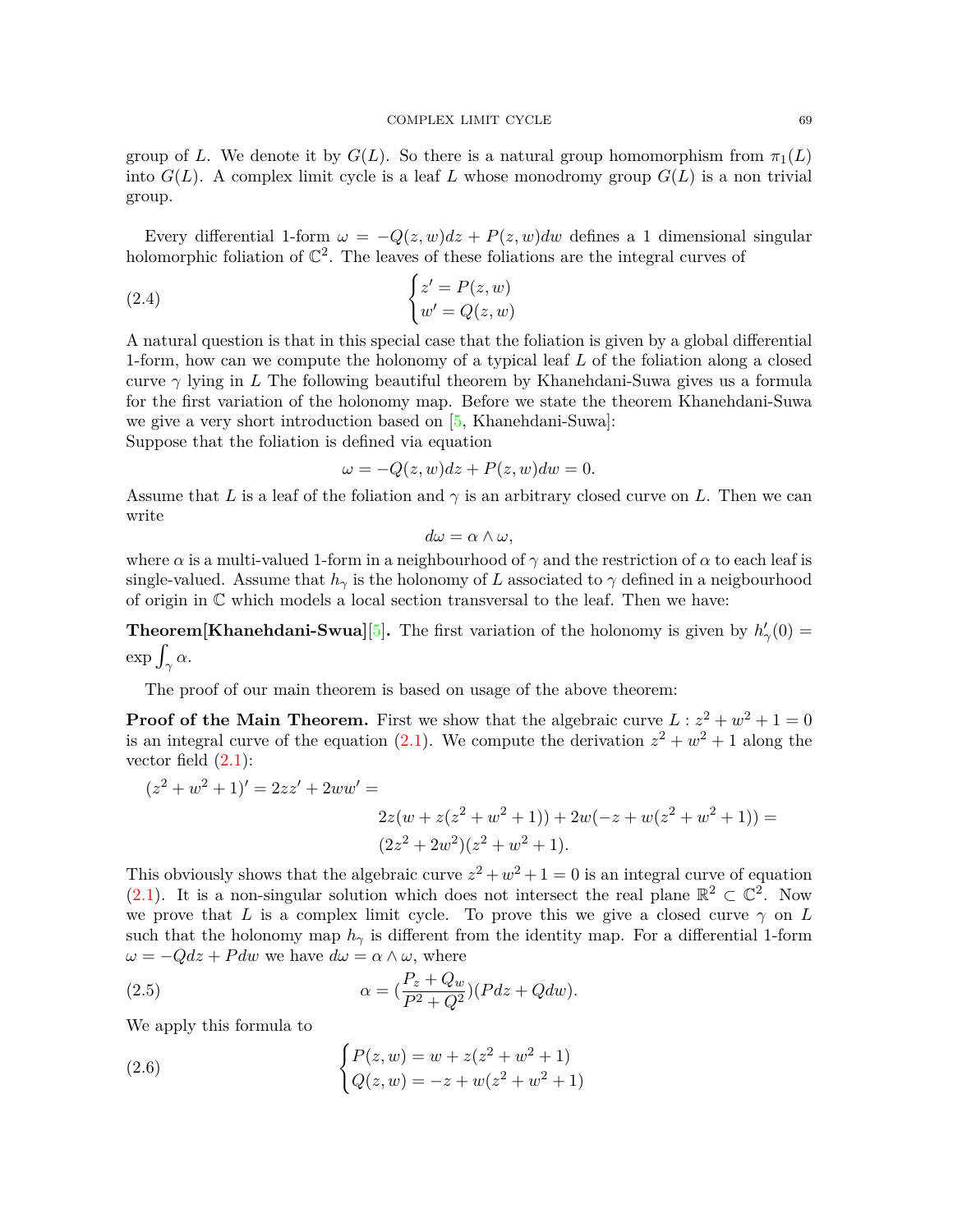## 70 A. TAGHAVI

We shall introduce a closed curve  $\gamma \subset L$  for which  $\int_{\gamma} \alpha \neq 2k\pi i$ ,  $\forall k \in \mathbb{Z}$ . This would show that the holonomy map  $h_{\gamma}$  is different from the identity map since  $h'_{\gamma}(0) \neq 1$ . Notice that the restriction of  $\alpha$  in [\(2.5](#page-2-0)) to *L* is equal to  $2(wdz - zdw)$ .

Because  $P_z + Q_w = 2(z^2 + w^2 + 1) + 2z^2 + 2w^2 \equiv -2$  on *L*. Similarly  $P^2 + Q^2 \equiv -1$  on *L*. So  $\alpha$  restricts to  $wdz - zdw$  on curve *L*. To compute  $\int_{\gamma} \alpha$  we give a global parametrization of  $L: z^2 + w^2 + 1 = 0$  then we apply the change of variable formula in integration:

(2.7) 
$$
\phi : \mathbb{C} \setminus \{0\} \to L \quad \phi(t) = (z(t), w(t)),
$$

where

$$
z(t) = \frac{i}{2}(t + \frac{1}{t}), w(t) = \frac{1}{2}(t - \frac{1}{t})).
$$

Note that the global parametrization  $\phi$  of *L* gives us an embedding of  $\mathbb{C} \setminus \{0\}$  into  $\mathbb{C}^2$  whose image is whole *L*. Moreover we have

$$
\phi^*(wdz - zdw) = w(t)d(z(t)) - z(t)d(w(t)) =
$$
  

$$
\frac{i}{4}\left((t - \frac{1}{t})(1 - \frac{1}{t^2}) - (t + \frac{1}{t})(1 + \frac{1}{t^2})\right).
$$

The closed curve  $\gamma$  in *L* whose holonomy map  $h_{\gamma}$  is nontrivial is the curve

$$
\phi(e^{i\theta}), \quad \theta \in [0, 2\pi].
$$

Put  $\beta(\theta) = e^{i\theta}, \theta \in [0, 2\pi]$ , the unit circle in  $\mathbb{C} \setminus \{0\}$ . So we have  $\phi(\beta) = \gamma$ . For this closed curve  $\gamma$  we have  $\int_{\gamma} \alpha = \int_{\beta} \phi^*(\alpha)$ . This is a consequence of change of variables in integration. As we computed in the above lines, the restriction of  $\alpha$  to *L* is  $\alpha = 2(wdz - zdw)$  so we can write:

$$
\int_{\gamma} \alpha = \int_{\beta} \phi^*(\alpha) =
$$
\n
$$
\frac{i}{4} \int_{\beta} \left( (t - \frac{1}{t})(1 - \frac{1}{t^2}) - (t + \frac{1}{t})(1 + \frac{1}{t^2}) \right) dt =
$$
\n
$$
\frac{i}{4} \int_{\beta} (\frac{4}{t} + \frac{2}{t^3}) dt = -2\pi,
$$

by residue formula in complex function theory, see [\[1\]](#page-4-7)

So according to theorem by Khanehdani-Suwa we see that the first variation of the holonomy is  $e^{-2\pi}$  which is different from 1. So the holomomy map is not the identity map. Thus  $L: z^2 + w^2 + 1 = 0$  is a complex limit cycle which obviously does not intersect the real plane  $\mathbb{R}^2$ . This completes the proof of the main theorem.

## Discussions and Further researches

In this paper, inspired by the relation between real and complex limit cycle theory , we introduced a precise example of a polynomial vector field on  $\mathbb{R}^2$  whose corresponding complex foliation possesses a complex limit cycle not intersecting the real plane. In fact we observed